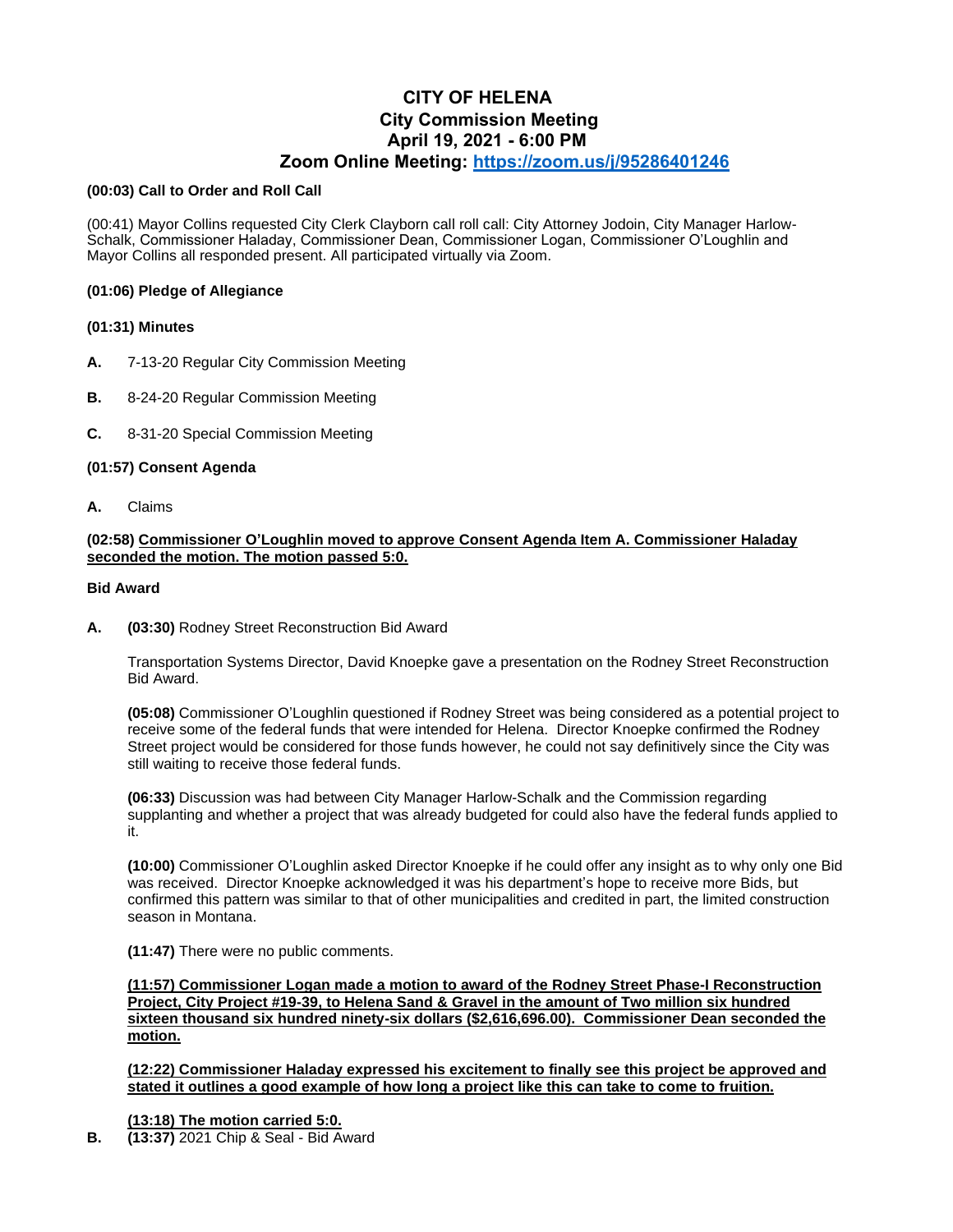Transportation Systems Director, David Knoepke gave a presentation on the 2021 Chip and Seal Bid Award.

**(16:18)** Commissioner Dean questioned when the project would start and how long it would take to complete. Director Knoepke confirmed the project would begin in mid-July and was projected to be completed within three weeks.

**(17:26)** There were no public comments.

## **(17:33) Commissioner Dean made a motion to award the 2021 Chip Seal Project #TSD-32 with Additive Alternate #3 to the lowest, responsible bidder, Helena Sand and Gravel for the amount of \$414,781.79. Commissioner Haladay seconded the motion. The motion carried 5:0.**

#### **(18:16) Communication/Proposals from Commissioners**

## **(18:29) Report of the City Attorney**

## **(18:40) Report of the City Manager**

City Manager Harlow-Schalk updated the commission on the following:

- **1. (18:49)** A reminder for the community of what was discussed at the Administrative Meeting regarding E-Bikes and E-Scooters as they relate to the City Code and ADA compliance.
- **2. (20:10)** Civic pride and spring clean-up would like to remind citizens to clean up their sidewalks.
- **3. (20:45)** There will be a publication on business assistance information regarding COVID-19 funding pending survey results on *Be Heard Helena.*There will be an open house on May 5th to further discuss this information with guest speaker, Disaster and Emergency Services (DES) Coordinator for Lewis and Clark County, Alexa Noruk.
- **4. (22:50)** City Manager Harlow-Schalk thanked Commissioner Haladay for his comments regarding the Rodney Street project.

#### **(25:15) Communications from the Helena Citizens Council**

HCC representative, Dylan Klapmeier gave a report.

**(27:32)** Commissioner Logan asked Mr. Klapmeier if the HCC was present on social media and to remind the public what the HCC website was. Mr. Klapmeier state[d Helenacitizenscouncil.com](Helenacitizenscouncil.com) was their website and they could also be found on Facebook.

There were no public comments.

#### **Regular Items**

**A.** Consider Adoption of 5-Point Intersections Study

**(28:33)** Transportation Systems Director, David Knoepke gave a brief introduction on proposal to adopt the 5- Point Intersection Study.

**(29:24)** The project manager, Scott Randall with Robert Peccia and Associates gave a presentation on the 5- Point Intersection Study.

**(39:04)** Commissioner Dean asked Mr. Randall how the proposed intersection would impact bicyclists and pedestrians. Mr. Randall went into detail how a pedestrian and/or a bicyclist would utilize a roundabout as a point of crossing. He went on to say it was the discretion of the pedestrian to look both ways and there would be signage indicating to vehicles that they must stop for pedestrians.

**(41:14)** Commissioner Dean asked Director Knoepke what the holdup was for completing the centennial trail project. Director Knoepke gave an explanation regarding the delay citing reasons such as funding and an outdated master plan for the revitalization of the 6<sup>th</sup> ward. In conclusion, Director Knoepke acknowledged the project was still ongoing and moving forward.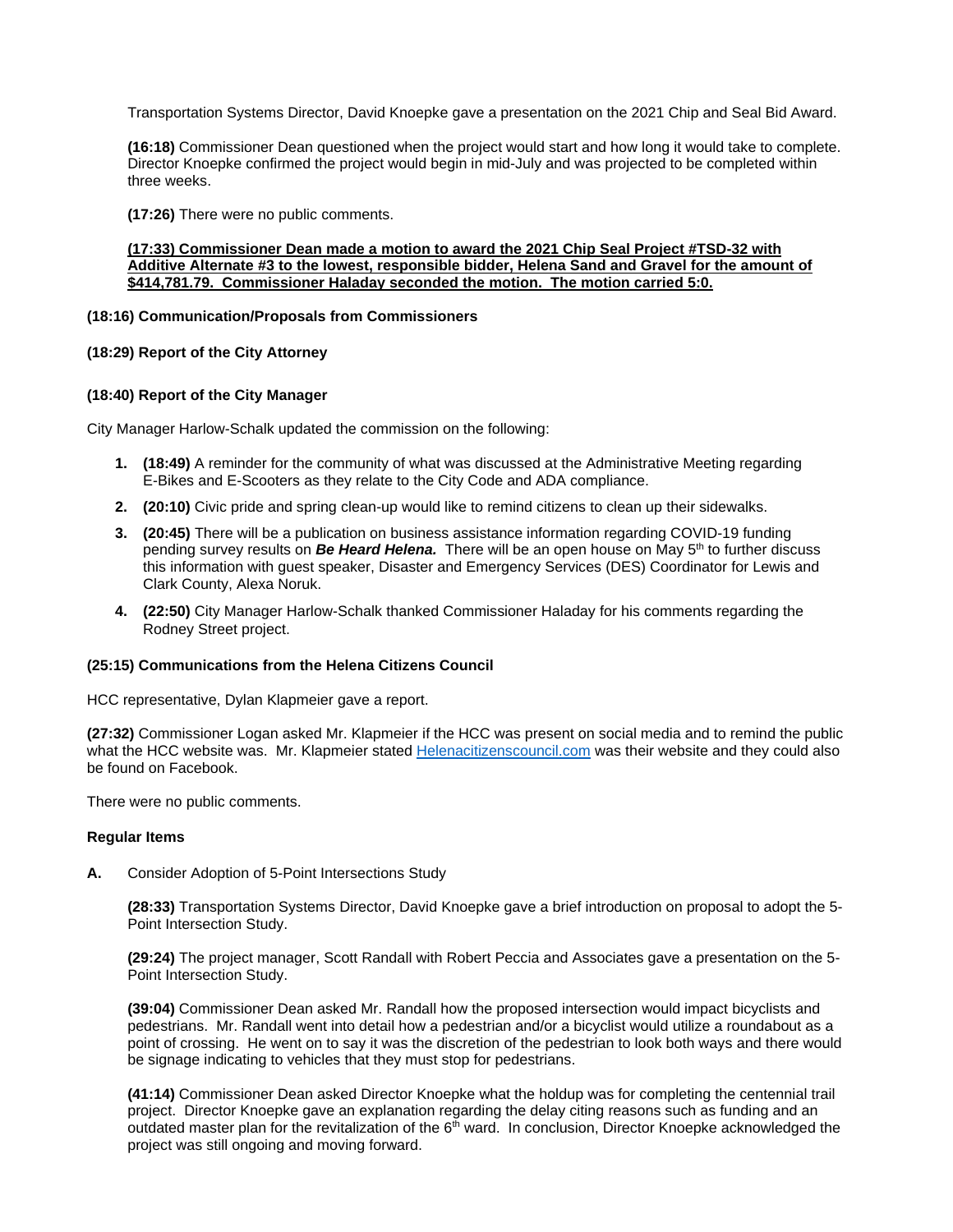**(47:12)** Commissioner Dean asked Mr. Randall the next steps were and if they were reflective of what the community wants as well as maintaining the guidance set out by MDT. Mr. Randall confirmed they worked with MDT throughout this process and they believe the recommendations outlined within the study are implementable.

**(50:15)** Discussion was had between Commissioner Haladay and Mr. Randall regarding the initial discussions with MDT that resulted in the launching of the study with the goal of determining the overall cost and having an implementable plan that MDT would deem appropriate. It was determined in those early discussions that MDT was unlikely to fund the project and it would likely need to be community driven and somewhat grant funded. Discussion was also had about the potential to address the railroad crossing on Montana Avenue.

**(59:18)** Discussion was had between Commissioner O'Loughlin and Mr. Randall regarding the first 5-Point intersection located Downtown. Commissioner O'Loughlin questioned if the proposed plan were to still include a traffic light at the intersection of 11<sup>th</sup> and Cruse to which Mr. Randall explained the new plan would not require a traffic light but believed they could go either way with it.

**(01:00:17)** Commissioner O'Loughlin asked Mr. Randall if he had any recommendation on whether there were pros or cons if the City tackled just one of the 5-point intersections first. Mr. Randall confirmed the 5 point intersection along highway 12 was a long-term vision citing it would take many years to complete whereas the downtown 5-point intersection was more locally driven and could potentially be short-term.

**(01:02:49)** Commissioner O'Loughlin asked what the ramifications would be if a lane of traffic were to be ultimately closed and redirected similarly to how Missoula closed a portion of Van Burren a few years ago. Mr. Randall confirmed this has been discussed but ultimately if they were to close a portion of Helena Avenue, the concerns would have less to do with traffic and had more to do with closing off that unique corridor.

**(01:06:00)** Commissioner O'Loughlin asked Mr. Randall if he believed the roundabout option would create more objections from MDT conceptually compared to that of another design. Mr. Randall stated he did not, and that it would likely do the opposite citing roundabouts go with MDT's *Vision Zero* initiative in that they reduce fatal and serious crashes. Mr. Randall also stated they presented a number of options to MDT with the roundabout being their top choice.

**(01:07:30)** Commissioner Logan asked Mr. Randall what feedback he had received from the 6th ward community relative to public engagement. Mr. Randall stated they met with them on multiple occasions and directed the commission to review their summary on this in the study for further information. In general, Mr. Randall stated the community indicated the existing configuration works as a barrier, specifically that not being able to turn left off of Lyndale creates an obstacle to their development plans going forward.

**(01:09:18)** There were no public comments.

**(01:09:30)** Commissioner Haladay asked Mr. Randall if there were any discussions with MDT regarding the turn bay onto Boulder Avenue throughout this process. Mr. Randall confirmed it did and explained that MDT did not have any plans on closing that at this point.

#### **(01:12:14) Commissioner Dean moved to adopt the 5-Point Intersections and Corridor Connections: Multimodal Traffic Study and its recommendations. Commissioner Logan seconded the motion. The motion carried 5:0.**

**B.** Consider acquiring tax lien to begin the tax deed process on property that is necessary to maintain existing access road to Lower Hale Tank.

**(01:13:32)** Public Works Director, Ryan Leland gave a presentation on the consideration of acquiring a tax lien to begin the tax deed process on property that is necessary to maintain existing access road to Lower Hale Tank.

**(01:15:30)** There were no questions by the commission for Director Leland.

**(01:15:40)** There were no public comments.